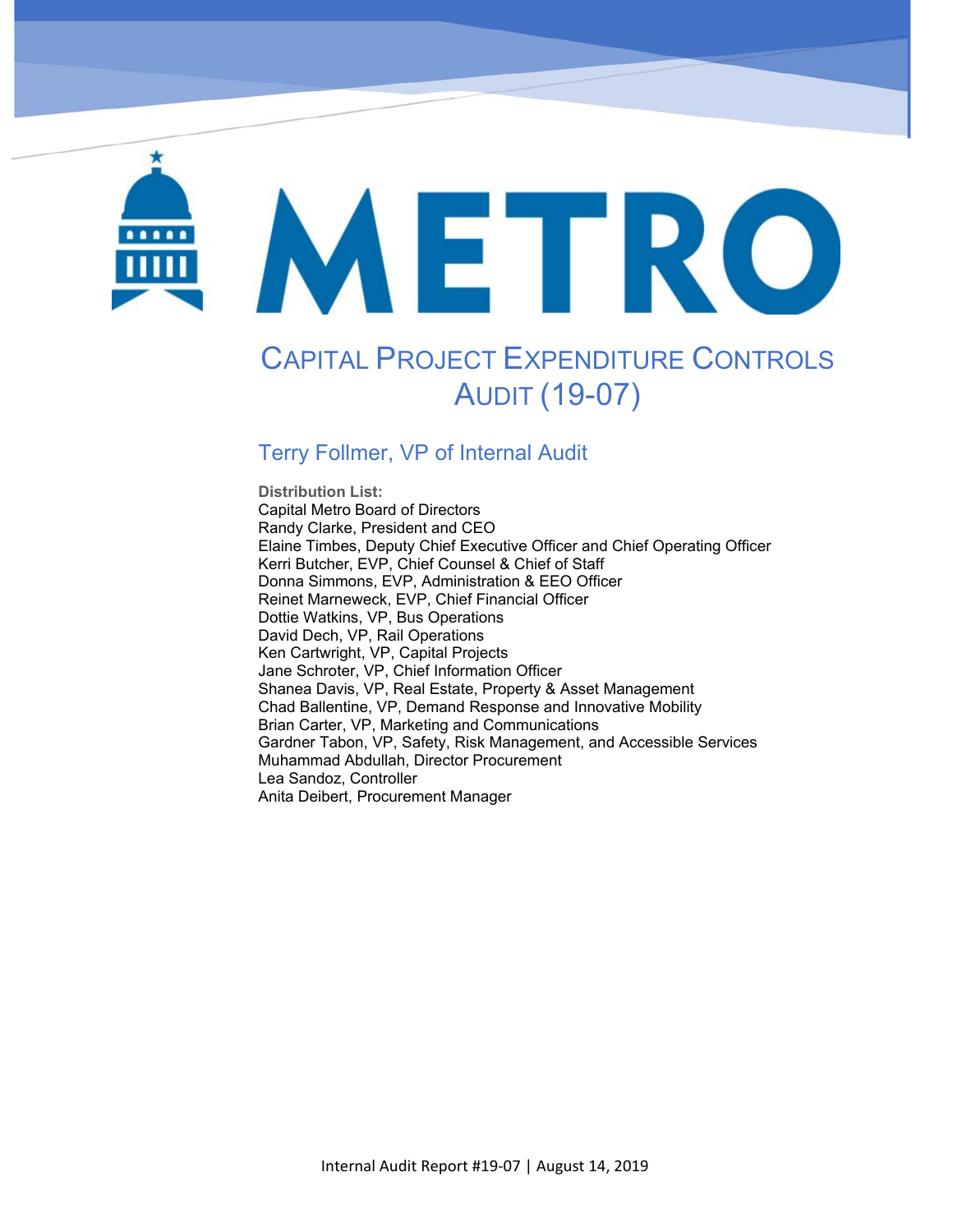## Table of Contents

| 2. Invoice Support Not in Accordance with Contract Requirements5        |  |
|-------------------------------------------------------------------------|--|
| 3. Full Project Management Plan Not Used On All Projects Prior to 20176 |  |
|                                                                         |  |
|                                                                         |  |
|                                                                         |  |
| A. Capital Projects Department: Projects Managed from FY 2016-2019      |  |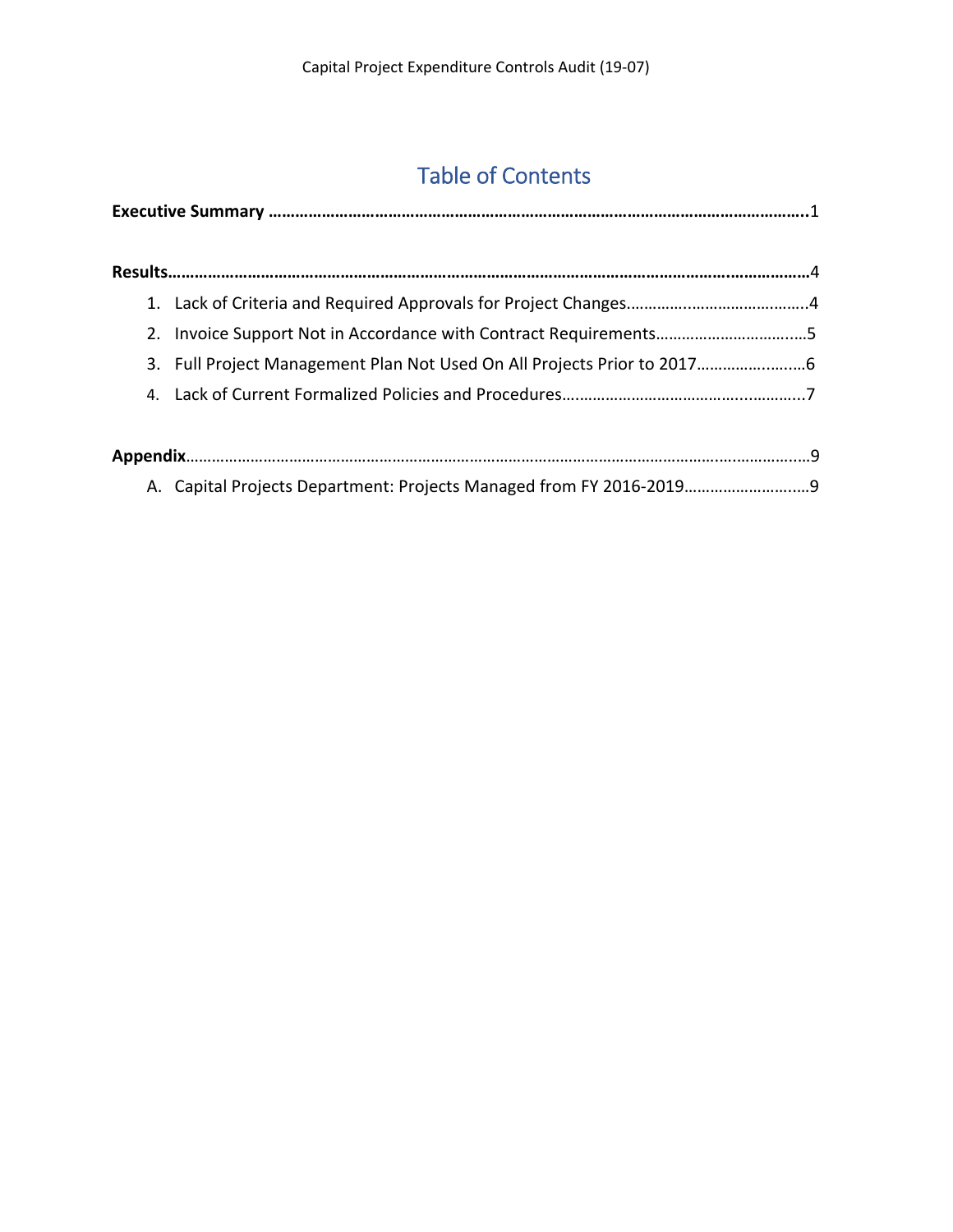#### **EXECUTIVE SUMMARY**

As part of our Fiscal Year 2019 Internal Audit Plan approved by the Capital Metro Board, we performed an audit on the Capital Project Department's expenditure control process to determine whether the department has sufficient internal controls to prevent and detect errors and/or irregularities in capital expenditures and ensure compliance with applicable contract terms. The audit results including the objective, scope, and conclusion are as follows.

#### **Background**

The Capital Projects Department has 12 employees (1 vice president, 8 project managers, and 3 project controls staff) who manage capital projects and construction activity with the goal of building, improving, or maintaining CMTA's capital assets. Over the last 4 fiscal years, the department managed

30 capital projects with expenditures totaling \$57 million. The four largest capital projects were: TIGER V Rail Infrastructure Improvements, Downtown Station Improvement, Westgate Transit Center Park and Ride, and MetroRapid. The department also jointly led the project management aspects of CapRemap. See Appendix A for all capital projects managed by the department in the last four fiscal years.

A Project Manager (PM) from the Capital Projects Department and Contract Administrator(s) (CA) from the

#### **Definition of Project Management**

According to the Project Management Institute (PMI), project management is defined as the application of knowledge, skills, tools and techniques to a broad range of activities in order to meet the requirements of a particular project. The project management process includes 5 phases: initiation, planning, execution, monitoring, and closing.

Procurement Department are assigned to every project. The PM is responsible for overseeing the project and ensuring work is completed and the CA is responsible for overseeing contract management and ensuring expenditures are in compliance with contract terms. Three of the variables that each PM must manage on projects is cost, schedule, and scope. Increases in scheduled time and scope usually have a negative impact on costs. Most PM's have a Project Management Professional (PMP) certification issued by the Project Management Institute (PMI) and the department has adopted the PMI standards as their best practices.

The Capital Metro Board of Directors (Board) approves all contracts over \$150,000 and the 5‐year Capital Improvement Plan (CIP). As an additional control, CMTA established an internal EPPM Steering Committee (Steering Committee) to provide oversight to the 5‐year CIP portfolio. The Steering Committee is comprised of members of executive management including the Chief Financial Officer, Chief Operating Officer, and various Vice Presidents, and approves changes to project budget, schedule, and scope that occur before and after it has been approved by the Board. The approvals are documented on the Change Request form and this process provides checks and balances on changes and helps keep the project on track. The committee also provides overall support, process expertise, and guidance to PM's.

In March 2019, PM's started tracking and managing projects using a new, cloud-based, Enterprise Project Portfolio Management (EPPM) tool that integrates different systems such as Microsoft Project Online and Microsoft Dynamics AX Accounting System (AX) and centralizes all CMTA's capital projects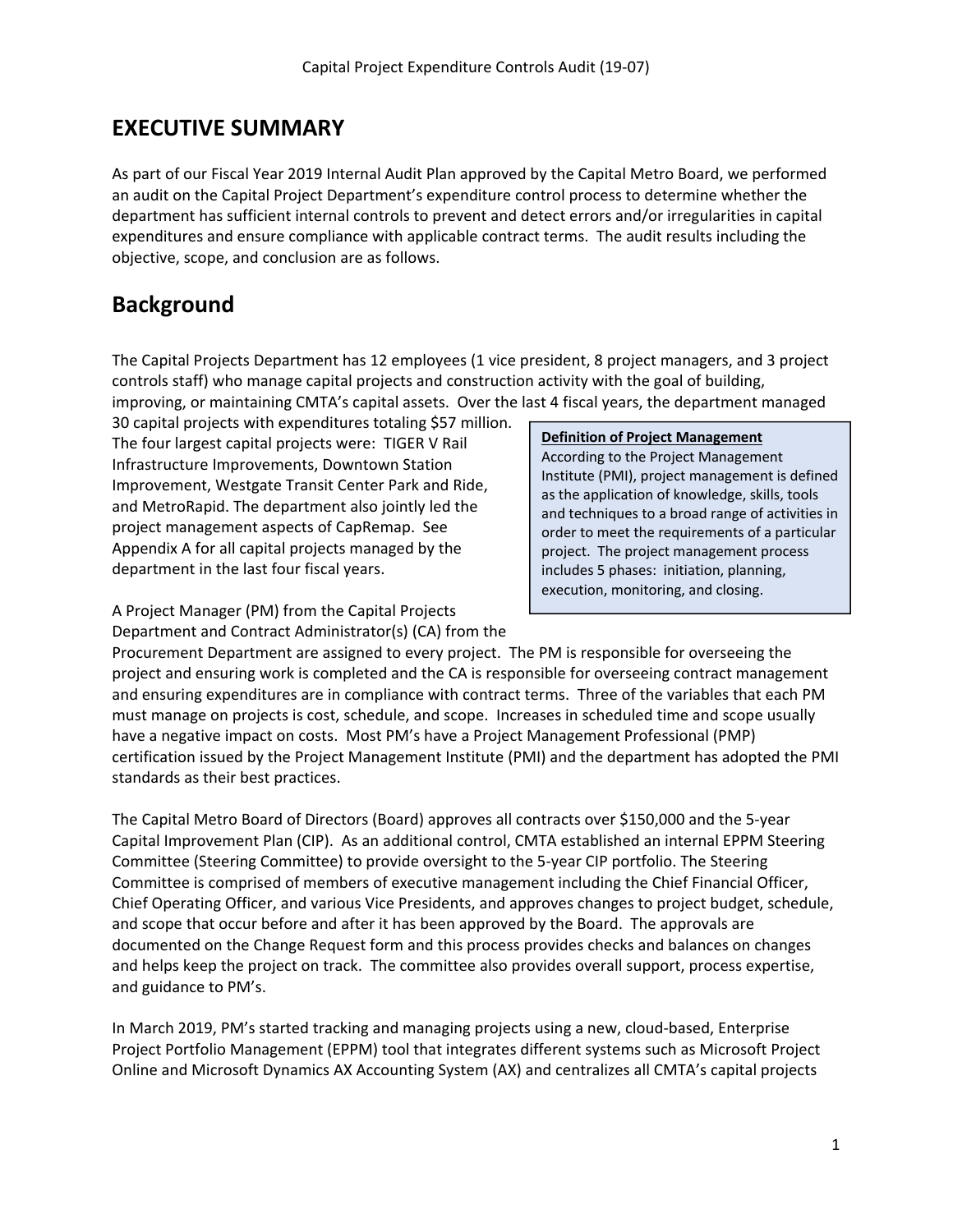data in one location. This initiative was started in 2014 by the VP of Capital Projects and carried out and implemented by the Information Technology and Office of Strategic Management Departments to help manage and standardize the project management process. Prior to EPPM, projects were managed manually using Budget Tracking Excel spreadsheets and Capital Project Profiles instead of Microsoft Project Online as part of the EPPM tool which made it difficult to capture summary status data of all ongoing capital projects. Staff had to manually reconcile the Budget Tracking Excel spreadsheet back to AX, however, with the new EPPM tool, expenses in AX are automatically integrated into EPPM. EPPM spans across all departments at CMTA that manage capital projects.

PM's review and approve project expenses using an automated workflow process within the accounting system AX. First the Accounting department receives and enters the invoice into the workflow, then the project manager and VP of Capital Projects review and approve, and lastly the CA within the Procurement department reviews and completes the final approval so that payment can be made to the contractor. Each reviewer has a 3‐day deadline to approve, otherwise the task is automatically escalated to their supervisor. This helps ensure that invoices are approved for payment within the 30 days allowed by law through the Texas Prompt Payment Act – Texas Government Code 2251.021(b).

#### **Audit Objective & Scope**

The primary objective of this audit was to determine whether CMTA has sufficient internal controls to prevent and detect errors and/or irregularities in capital expenditures and ensure compliance with applicable contract terms. The scope included assessing key controls in the project management process and testing a targeted selection of expenditures for the Downtown Station Improvement project for policy and contract compliance.

### **Opinion**

We identified several internal controls that require improvement and made the following recommendations:

- The Capital Projects Department and the Authority as such should adopt the formalized policy on when PM's need to obtain Steering Committee approval that is being developed as part of the EPPM tool. This should include the implementation of a formal steering committee charter.
- PM's should ensure that they obtain all of the required committee approvals and signatures for changes to projects, utilizing the new eSign system.
- PM's should monitor contractor invoices and ensure they are in the contractually required format so they can easily verify rates and work completed.
- The Capital Projects Department should ensure that all projects utilize the new EPPM tool that includes all PMP elements.
- The Capital Projects Department should develop formalized policies and checklists for the department's key controls, add these to the *Capital Metro Capital Projects Group Policies and Procedures* guide, and provide the guide to department staff.

This audit was conducted in accordance with the U.S. Government Accountability Office's Generally Accepted Government Auditing Standards (GAGAS) and the Institute of Internal Auditor's International Professional Practices Framework (IPPF). These standards require that we plan and perform the audit to obtain sufficient, appropriate evidence to provide a reasonable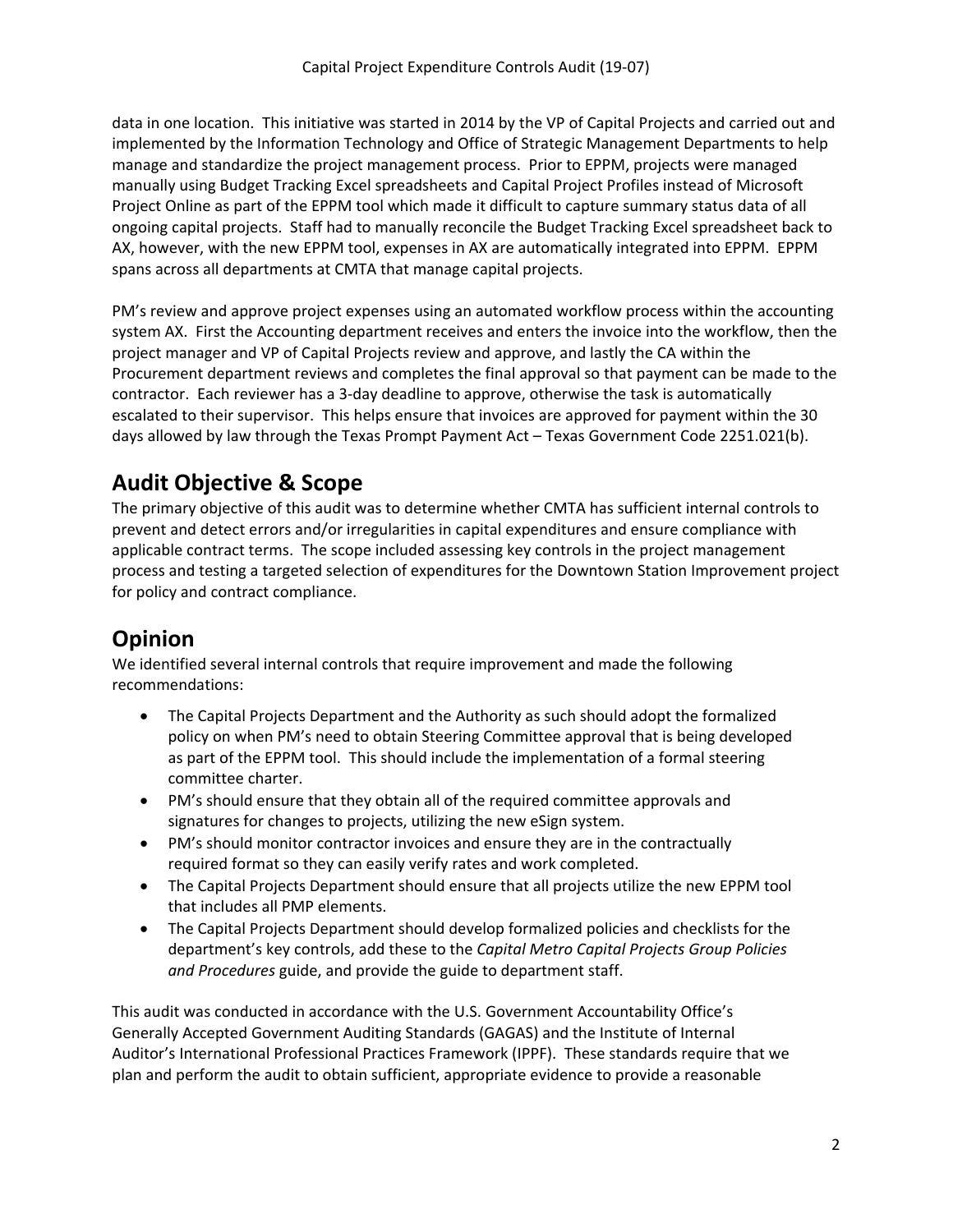basis for our findings and conclusions based on our audit objective. We believe the evidence obtained provides a reasonable basis for our findings and conclusions based on our audit objectives. The audit was conducted by the following staff members in the Capital Metro Internal Audit Department:

- Sarah Daigle, Internal Auditor II (Project Lead)
- Terry Follmer, VP of Internal Audit

Recommendations to strengthen controls and improve accountability were provided to management. Management agrees with the internal audit recommendations and has provided target completion dates which are included in the detailed audit report below. A follow‐up audit is performed semi‐ annually (i.e. May and November) to ensure management action plans for all issued audit reports are completed timely.

We appreciate the cooperation and assistance provided to us throughout this audit.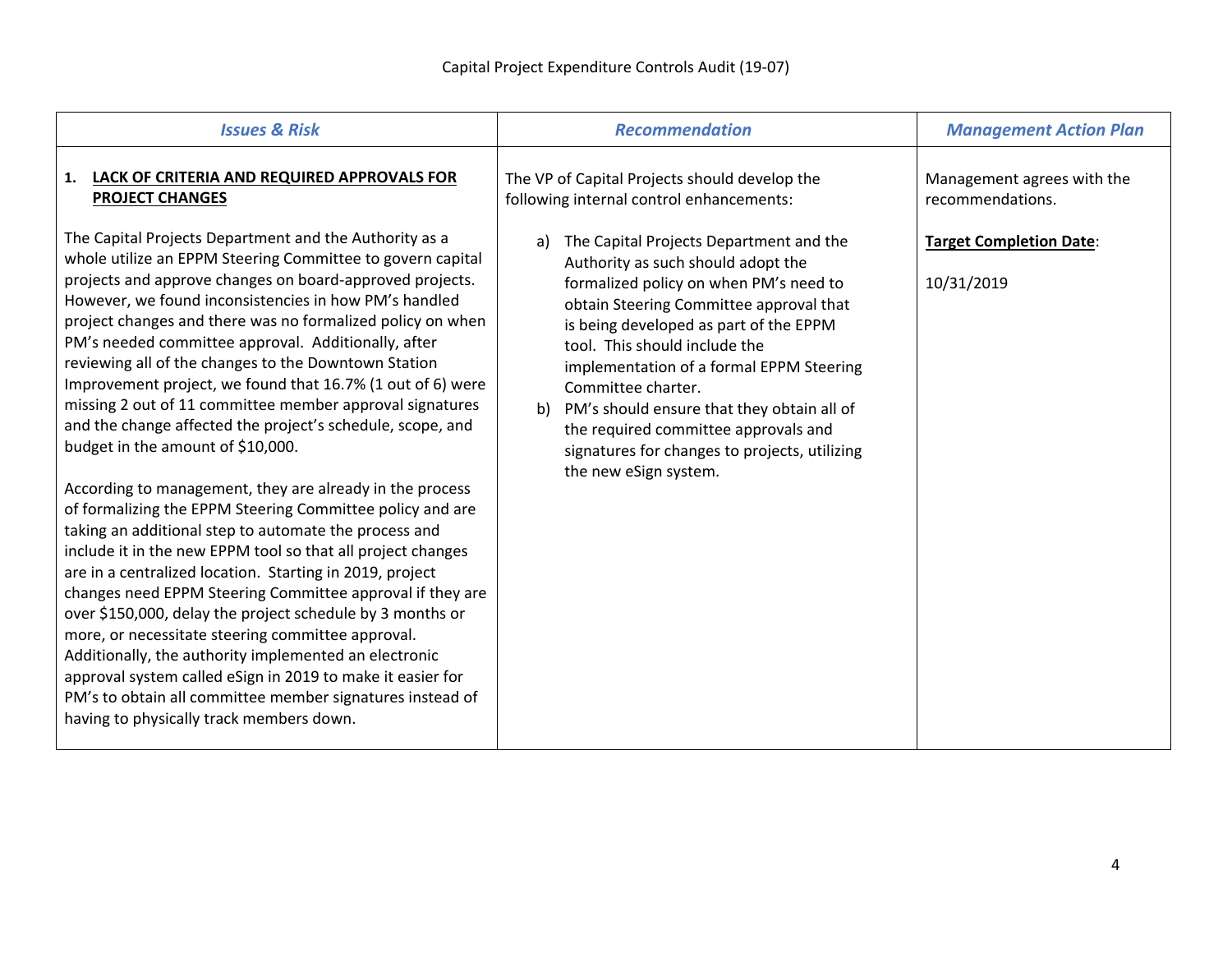| <b>Issues &amp; Risk</b>                                                                                                                                                                                                                                                                                                                                                                                                                                                                                                                                                                                                                                                                                                                                                                                                                                                                                                                                                                                                                                                                                                                                                                               | <b>Recommendation</b>                                                                                                                                                                                                                                            | <b>Management Action Plan</b>                                                                 |  |
|--------------------------------------------------------------------------------------------------------------------------------------------------------------------------------------------------------------------------------------------------------------------------------------------------------------------------------------------------------------------------------------------------------------------------------------------------------------------------------------------------------------------------------------------------------------------------------------------------------------------------------------------------------------------------------------------------------------------------------------------------------------------------------------------------------------------------------------------------------------------------------------------------------------------------------------------------------------------------------------------------------------------------------------------------------------------------------------------------------------------------------------------------------------------------------------------------------|------------------------------------------------------------------------------------------------------------------------------------------------------------------------------------------------------------------------------------------------------------------|-----------------------------------------------------------------------------------------------|--|
| <b>INVOICE SUPPORT NOT IN ACCORDANCE WITH</b><br>2.<br><b>CONTRACT REQUIREMENTS</b><br>CMTA contracts require contractors to submit detailed invoices<br>with a breakdown of staff positions, rates, hours, percentage<br>complete, etc., and even provide an example of the required<br>format in an exhibit at the end of the contract. This detail helps<br>PM's review project expenses and ensure work is completed in<br>accordance with the contract. We reviewed a targeted selection<br>of 15 invoices that totaled \$415,551 for the Downtown Station<br>Improvement project and found 7% (1 out of 15) of the invoices<br>were not in compliance with the contractually required invoice<br>format and didn't list the specific staff position or percentage<br>complete for the work completed. This information was important<br>because the contract listed different rates for different staff<br>positions. While multiple departments were involved in the<br>approval process, the Capital Projects Department PM did not<br>notify the contractor that they needed to submit more detailed<br>invoices as required by contract terms but did verify that the work<br>was completed. | The VP of Capital Projects should develop the<br>following internal control enhancements:<br>PM's should monitor contractor invoices<br>a)<br>and ensure they are in the contractually<br>required format so they can easily verify<br>rates and work completed. | Management agrees with the<br>recommendation.<br><b>Target Completion Date:</b><br>10/31/2019 |  |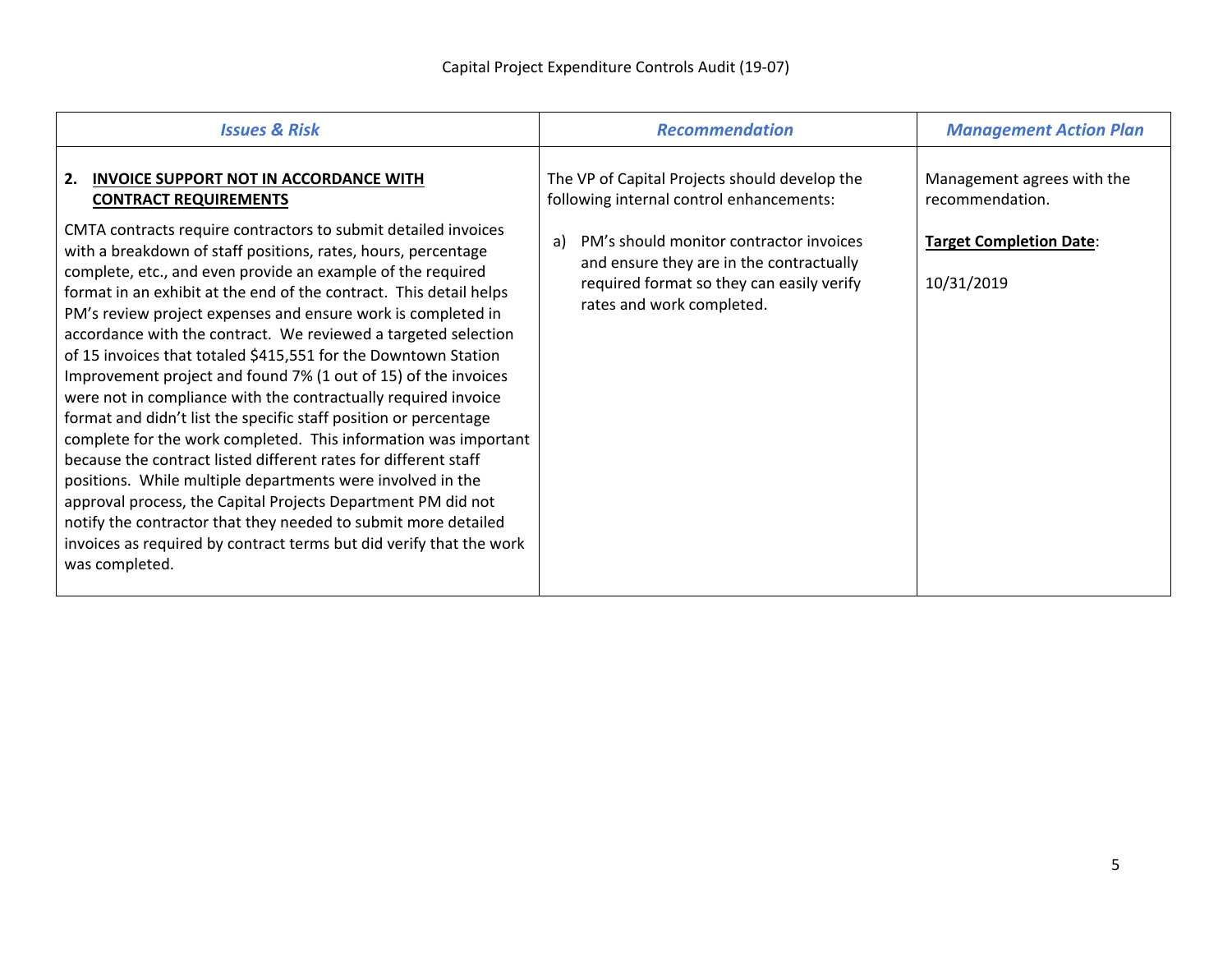| <b>Issues &amp; Risk</b>                                                                                                                                                                                                                                                                                                                                                                                                                                                                                                                                       | <b>Recommendation</b>                                                                                                                                                               | <b>Management Action Plan</b>                                                                 |
|----------------------------------------------------------------------------------------------------------------------------------------------------------------------------------------------------------------------------------------------------------------------------------------------------------------------------------------------------------------------------------------------------------------------------------------------------------------------------------------------------------------------------------------------------------------|-------------------------------------------------------------------------------------------------------------------------------------------------------------------------------------|-----------------------------------------------------------------------------------------------|
| 3. FULL PROJECT MANAGEMENT PLAN NOT USED<br>ON ALL PROJECTS PRIOR TO 2017<br>The Capital Projects Department uses a Project<br>Management Plan (PMP) to summarize and help plan<br>each project's unique scope, budget, schedule, project<br>risk, quality control, safety, communications, resource<br>requirements, etc. According to the Project<br>Manager's Book of Knowledge (PMBOK), the PMP is<br>the project managers road map and guiding<br>document and probably the single most important<br>document for the project manager. While all projects | The VP of Capital Project should develop the following<br>internal control enhancement:<br>a) Ensure that all projects utilize the new EPPM<br>tool that includes all PMP elements. | Management agrees with the<br>recommendation.<br><b>Target Completion Date:</b><br>10/31/2019 |
| had a scope, schedule, budget, and project profile, we<br>found that smaller projects initiated before 2017 did<br>not have a full PMP to help guide PM's and help them<br>see the big picture. Full PMP's were only created for<br>large, federally funded projects to comply with grant<br>requirements.                                                                                                                                                                                                                                                     |                                                                                                                                                                                     |                                                                                               |
| According to management, the authority started<br>taking steps towards standardizing the project<br>management planning process in 2017 with a<br>workbook spreadsheet that contained all components<br>of a PMP and then in 2019 with the new EPPM tool<br>that also utilizes all elements of a PMP electronically,<br>regardless of funding sources. State and Federally<br>funded projects still have unique PMP requirements<br>that must be completed in addition to the CMTA<br>EPPM system.                                                             |                                                                                                                                                                                     |                                                                                               |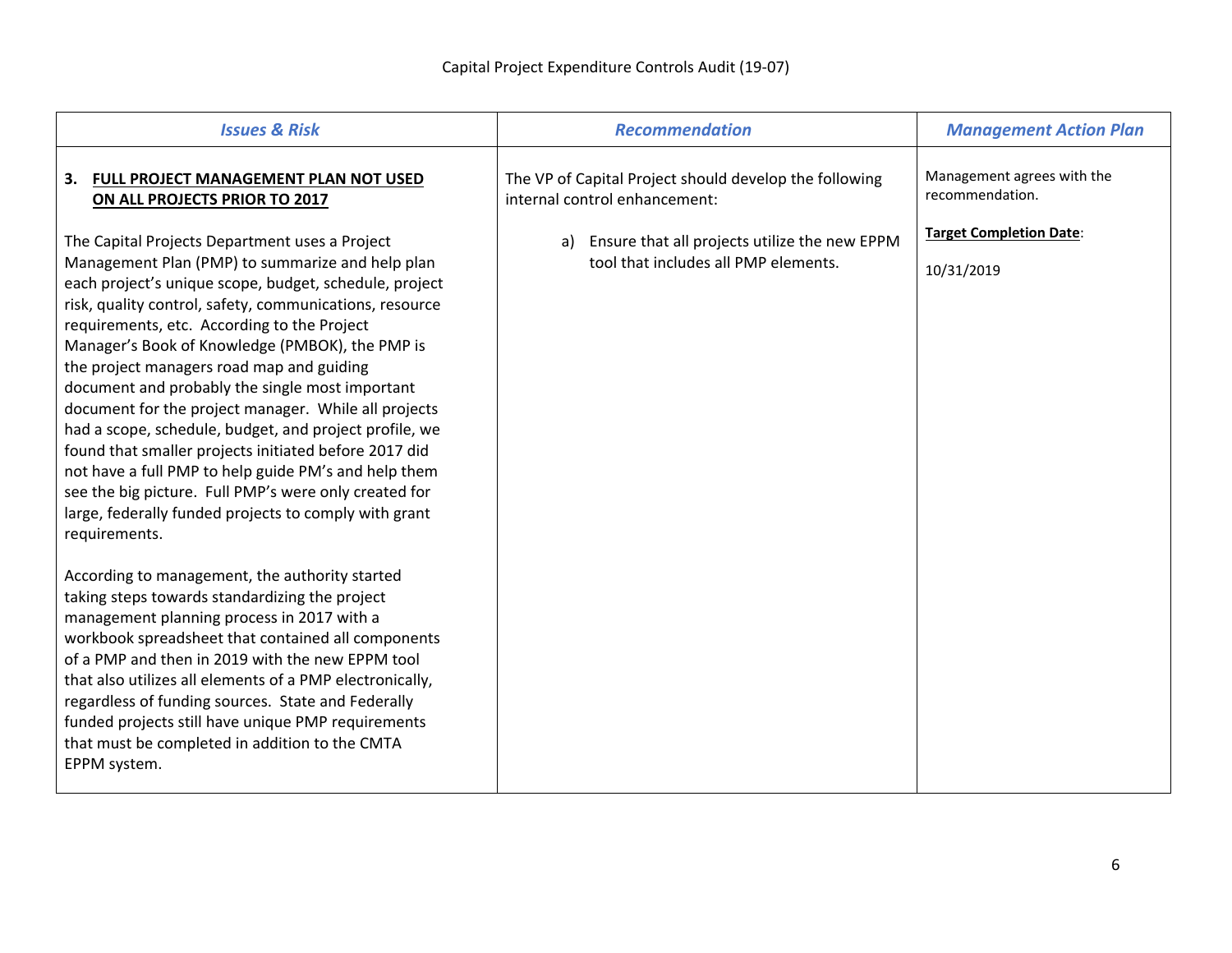| <b>Issues &amp; Risk</b>                                                                                                                                                                                                                                                                                                                                                                                                                  | <b>Recommendation</b>                                                                                                                                                                                                           | <b>Management Action Plan</b>                 |  |
|-------------------------------------------------------------------------------------------------------------------------------------------------------------------------------------------------------------------------------------------------------------------------------------------------------------------------------------------------------------------------------------------------------------------------------------------|---------------------------------------------------------------------------------------------------------------------------------------------------------------------------------------------------------------------------------|-----------------------------------------------|--|
| <b>LACK OF CURRENT FORMALIZED POLICIES &amp;</b><br>4.<br><b>PROCEDURES</b>                                                                                                                                                                                                                                                                                                                                                               | The VP of Capital Project should develop the following<br>internal control enhancements:                                                                                                                                        | Management agrees with the<br>recommendation. |  |
| The Capital Project Department regularly manages<br>long-term, high dollar, complex projects, and<br>generally has strong controls in place. However, we<br>found that the following three key controls lacked<br>specific definition for how and when they should be<br>completed and were not formalized in writing to<br>ensure all PM's consistently followed them:                                                                   | Develop formalized policies and checklists for the<br>a)<br>department's key controls, add these to the<br>Capital Metro Capital Projects Group Policies and<br>Procedures guide, and provide the guide to<br>department staff. | <b>Target Completion Date:</b><br>12/31/2019  |  |
| Construction site visits<br>$\bullet$<br>Contractor progress/update meetings<br>٠<br>Acceptance certificate<br>٠                                                                                                                                                                                                                                                                                                                          |                                                                                                                                                                                                                                 |                                               |  |
| Additionally, we found that while the department had<br>a Capital Metro Capital Projects Group Policies and<br>Procedures guide in place, it had not been updated<br>since 2008. Procedure guides are important because<br>they set clear expectations for performance, help<br>train new staff, and provide standardized templates,<br>checklists, and guidance on day-to-day administration<br>tasks for the entire project life cycle. |                                                                                                                                                                                                                                 |                                               |  |
| According to management, the authority started<br>taking steps towards standardizing the project<br>management planning process in 2017 with a<br>comprehensive workbook spreadsheet and then in<br>2019 with the EPPM tool that defines and controls all<br>capital project processes from initiation through<br>execution, implementation, and close out. EPPM<br>incorporates and automates key controls into the                      |                                                                                                                                                                                                                                 |                                               |  |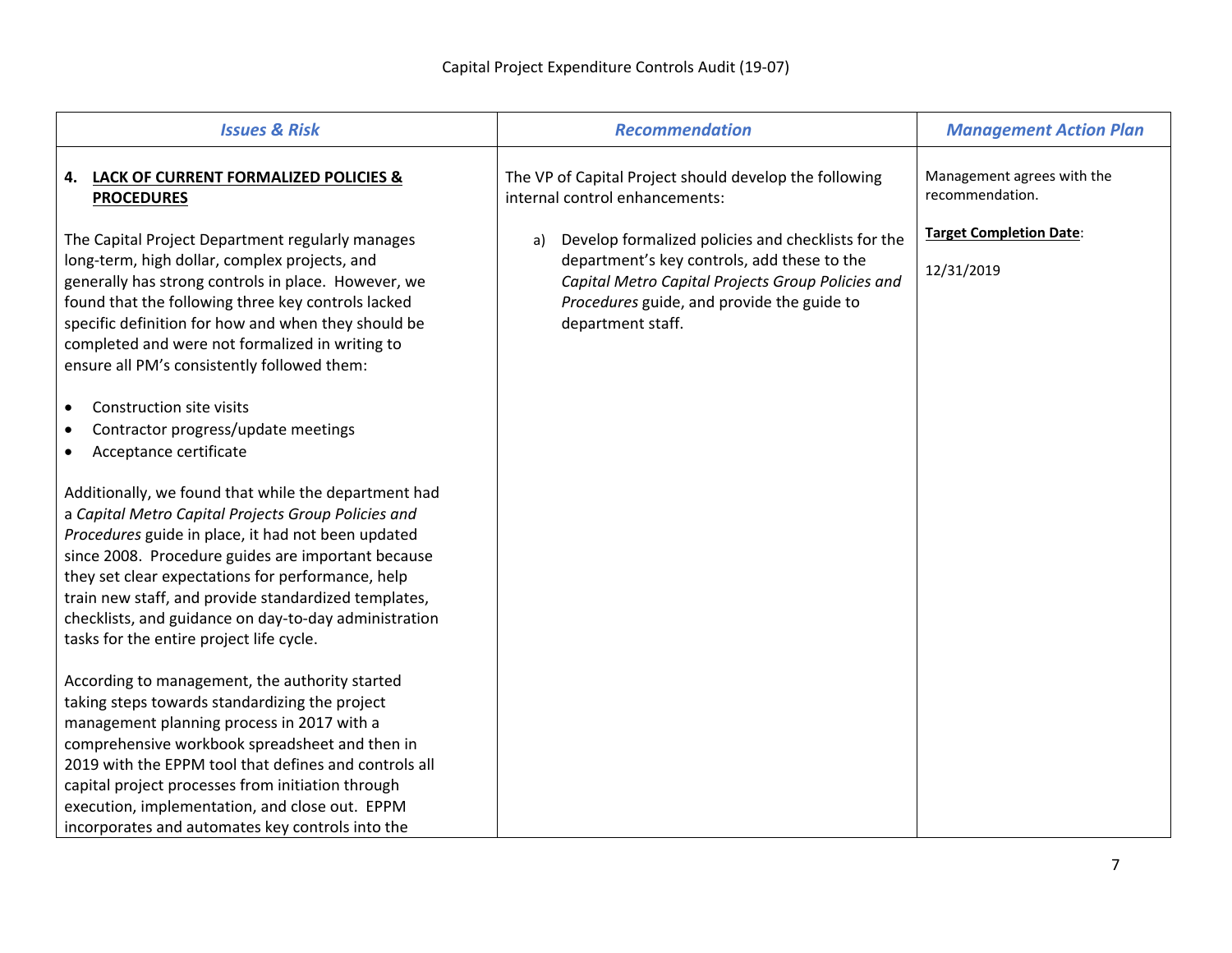| <b>Issues &amp; Risk</b>                                                                                                                                                            | <b>Recommendation</b> | <b>Management Action Plan</b> |
|-------------------------------------------------------------------------------------------------------------------------------------------------------------------------------------|-----------------------|-------------------------------|
| Microsoft Project Online portion of the tool.<br>Additionally, the department assigns each new PM to<br>a senior PM who mentors them on project and<br>administrative requirements. |                       |                               |